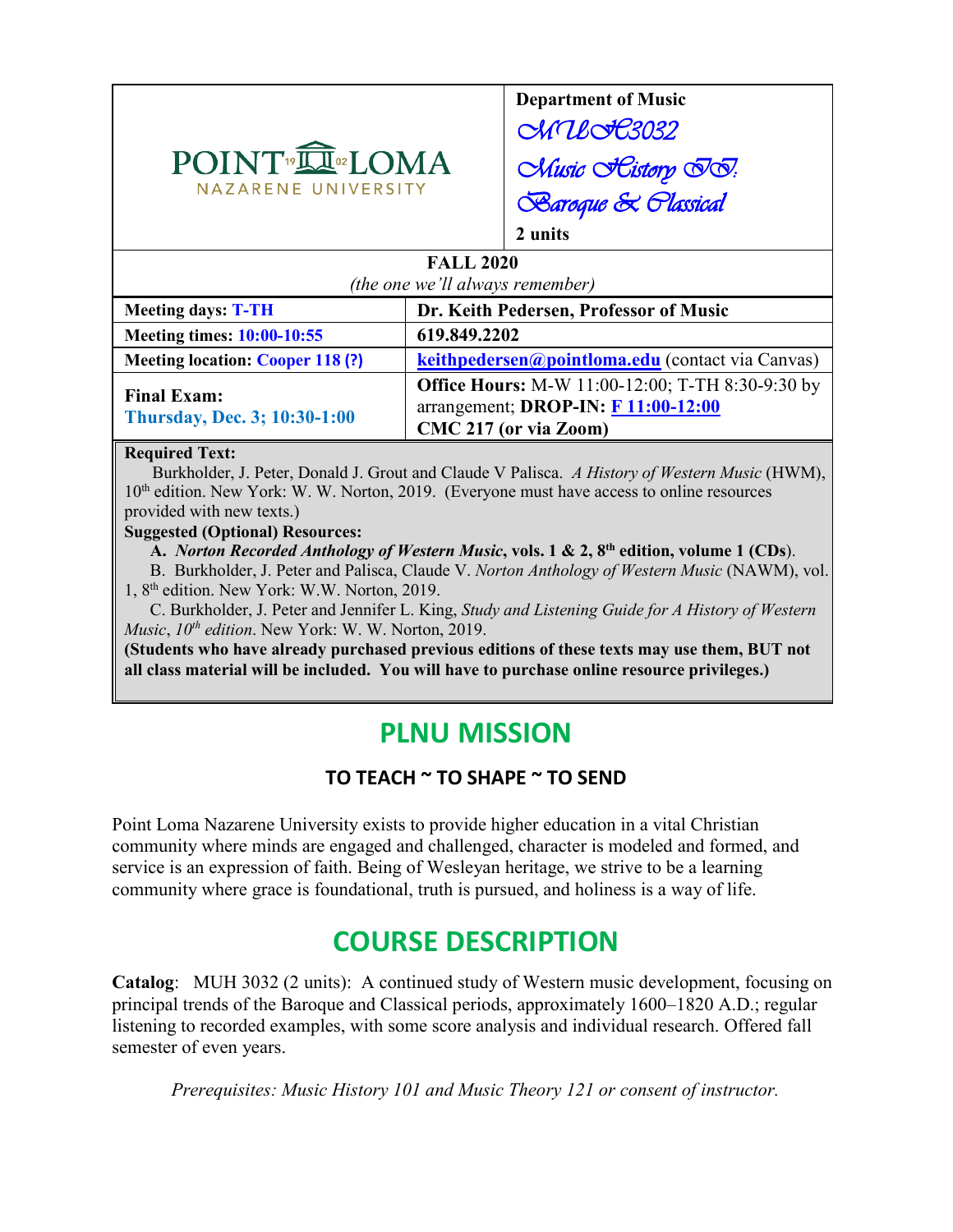The goal of this course is to help you develop a detailed understanding of the development of Western art music during the Baroque and Classical periods (1600-1800). Musical developments of this time are some of the most significant in our culture's history: opera, sonata, concerto, symphony, string quartet. Instrumental music becomes as important as vocal music, and a growing middle class supports the beginning of concerts and music for the masses.

# **POSITION OF COURSE IN UNIVERSITY CURRICULUM:**

This course is required of all music majors.

# **INSTITUTIONAL AND FOUNDATIONAL EXPLORATIONS LEARNING OUTCOMES**

#### **Context: Growing, In a Christ-Centered Faith Community**

**ILO #2:** Students will develop a deeper and more informed understanding of self and others as they negotiate complex environments.

# **DEPARTMENT AND COURSE LEARNING OUTCOMES**

| 2) <b>Historical Perspectives:</b> Become conversant with the essential outline of music<br>history, music literature, and an awareness of significant non-western musical styles                                                                                                                                                           | $-ILO$ #2;<br>-DLO A.1. C                                   |
|---------------------------------------------------------------------------------------------------------------------------------------------------------------------------------------------------------------------------------------------------------------------------------------------------------------------------------------------|-------------------------------------------------------------|
| You will be able to:                                                                                                                                                                                                                                                                                                                        | <b>MSMR</b>                                                 |
| Summarize an understanding of the stylistic development in western music history<br>from 1600-1800 as evidenced by performance on exams and the ability to correctly<br>compare music from different styles: e.g. development of concerted and instrumental<br>forms and genres, opera, use of harmonic devices.                            | 1.1.c, $d$ , $e$ ;<br>2.4.a; 3.1.a,<br>$b, c, d, e$         |
| 2. Analyze musical works from various cultures and the Baroque and<br>Classical historical periods (using concepts of style, genre, form, etc.)<br>to identify and describe stylistic characteristics of and between<br>selected works (in class, in assignments, and on tests) both aurally and<br>visually (MSMR 1.2.c, 3.1.a, b; 6.2.b). | and f; 5.1.d<br><b>MSMR</b><br>1.2.c, 3.1.a,<br><b>MSMR</b> |
| List the important composers, theorists, and works from different schools and style<br>3.<br>and time periods.                                                                                                                                                                                                                              | $3.1.c$ b;<br>6.2.b                                         |
| 4. Recognize and correctly identify important individual musical works<br>from the western tradition, both aurally and visually.                                                                                                                                                                                                            |                                                             |
| 5. Accurately and thoughtfully describe, synthesize and evaluate three<br>academic articles related to course content.                                                                                                                                                                                                                      |                                                             |

# **IDEA COURSE EVALUATION OBJECTIVES**

- **1. Gaining a basic understanding of the subject**
- **2. Developing knowledge and understanding of diverse perspectives, global awareness, other cultures**
- **3. Gaining a broader understanding and appreciation of intellectual/cultural activity (music)**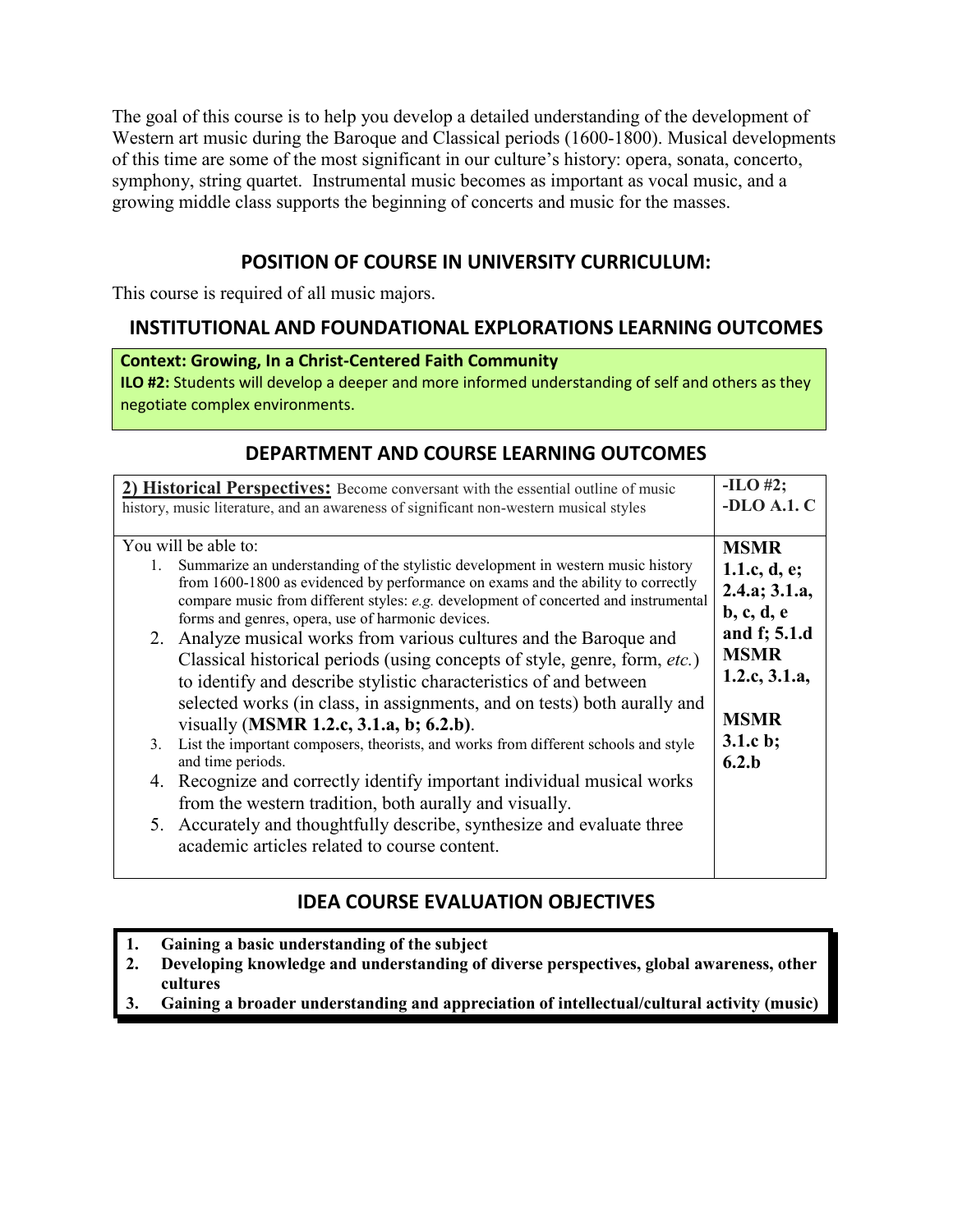# **COURSE CREDIT HOUR INFORMATION**

In the interest of providing sufficient time to accomplish the stated Course Learning Outcomes, this class meets the PLNU credit hour policy for a 2-unit class delivered over 15 weeks. It is anticipated that students will spend a minimum of 37.5 participation hours per credit hour on their coursework. For this course, students will spend an estimated **75-90 total hours** meeting the course learning outcomes (this estimate follows the university guidelines of 2 hours outside work for every hour of class). The time estimations are provided in the Canvas modules.

# **METHODS USED IN THIS COURSE:**

Students enrolled in MUH 3032 will achieve the objectives of the course through multiple methods:

- Class attendance, textbook readings, discussion, class participation, group and individual presentations, and listening exercises
- Listening to and engaging assigned recordings both in and out of class
- Concert attendance at one approved concert and completion of an insightful report (See below for more details**.)**
- writing a research paper

## **LISTENING: Important work for this class is to listen to and memorize the assigned recordings. Here are some suggestions on how to memorize this music effectively.**

- Listen and engage multiple times each day (a minimum of 15 minutes per day)
- Create a "system" to help you identify compositions (Flash Cards, Excel Document, iTunes Labels)
- Listen and view multiple performances of assigned works
- Take notes in-class (to keep track of time periods and composers). For each fulllength piece, you should be able to identify the composition's name, composer, and time period after listening to as little as ten seconds from anywhere within the piece.

# **COURSE REQUIREMENTS, POLICIES & GUIDELINES:**

For detailed classroom policies including use of technology, spiritual care, the PLNU Academic Honesty Policy, PLNU Copyright Policy, PLNU Academic Accommodations Policy, FERPA, and State Authorization policy please see Course Syllabus Appendix in the first module on Canvas.

# **ASSESSMENT AND GRADING**

| Your grade will be based on the quality of your work in these areas:  | Percentage Points |
|-----------------------------------------------------------------------|-------------------|
| 1. Chapter Quizzes (lowest 3 scores will be dropped)                  |                   |
| 2. Listening Quizzes (lowest 6 scores will be dropped)                | 15                |
| 3. Research Paper (no paper=course failure)                           | 22                |
| 4. Assignments (including paper scaffolding projects)                 | 10                |
| 5. Timeline                                                           |                   |
| 6. Concert Review                                                     |                   |
| 7. Exams $(2 \times 8\%)$ plus Final $(12\%)$                         | 30                |
| (In the examinations students will demonstrate their comprehension of | 100               |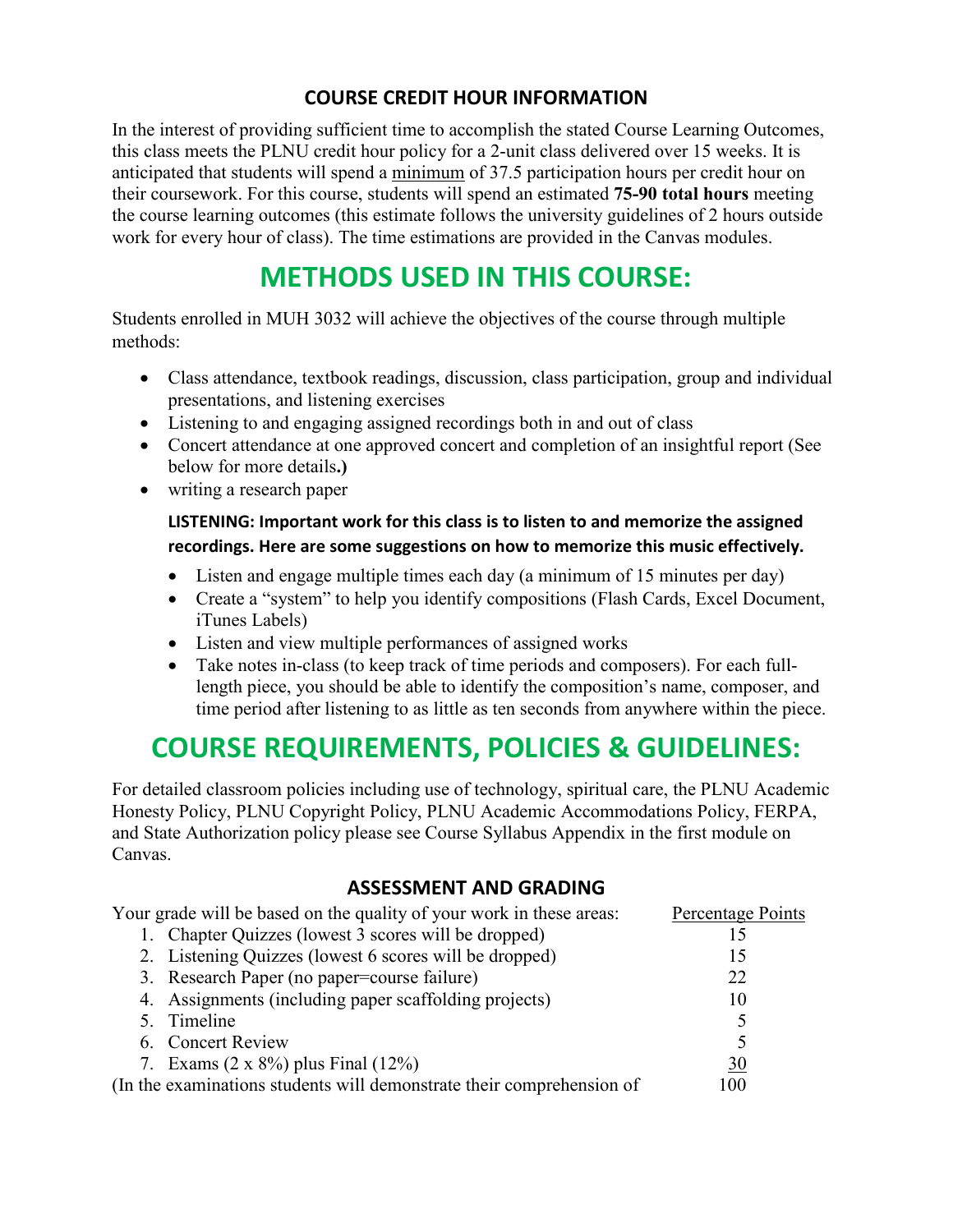musical terms and concepts and recognition of music presented in the course.)

| A 93-100      | $B+87-89$     | $C+77-79$          | $D+67-69$     | IF Less than 59 |
|---------------|---------------|--------------------|---------------|-----------------|
| $A - 90 - 92$ | B 83-86       | $\mathbb{C}$ 73-76 | $D_{63-66}$   |                 |
|               | $B - 80 - 82$ | $C - 70 - 72$      | $D - 60 - 62$ |                 |

**Sample Standard Grade Scale Based on Percentages**

# **ASSIGNMENTS AND INCOMPLETES**

All assignments and projects are to be submitted/turned in by time assigned in Canvas. This is usually before the beginning of the class session when they are **due by 9:50 am; (the assignment will close at 9:55 am** to allow for those "just missed it" moments). **WASC guidelines indicate that 2 hours of outside preparation (homework) for every 1 hour in class is normal.** Exams must be taken on the date and at the time assigned. Incompletes for the course will only be assigned in extremely unusual circumstances.

In all assignments and discussions, it may be helpful to keep in mind the following levels of achievement:

D=some major composers, pieces, genres, and developments for each period

C=major composers, genres, pieces, and developments for each period

B=above plus some details regarding major composers, genres, developments, cultural events, and some minor composers

A=above plus details regarding individual works, numerous minor composers, development of genre and/or composer style development and comparison

# **ADVICE FOR TAKING A MASTER'S ENTRANCE EXAM**

"Just make sure to tell them that no detail is too trivial to be put on the test. I was amazed at how specific some of the questions were. I think knowing key differences between composers, especially medieval and renaissance would be the first thing to study if I had to do it again. At times I felt like I needed to know each composer's favorite color and food, haha. They definitely test your medieval, renaissance and baroque knowledge more heavily than the other eras. Really sitting down and memorizing the listening examples while taking a music history class AND after passing the class would be incredibly beneficial as well. I sure didn't remember a lot of the titles and composers in the listening part of the test."

# **MAJOR COURSE PROJECTS**

### **RESEARCH PAPER (a major department assessment artifact—DLO A. 1. C)**

Your thesis-based term paper is due on **Sunday, Nov. 15 at 11:59.** A written proposal in outline form (topic, thesis statement, main points, supporting points and beginning bibliography) and other assignments will be completed to assist you in this process. The text of the paper should be about ten pages in length. This assignment must be successfully completed (D or higher) in order to pass the course. **22%**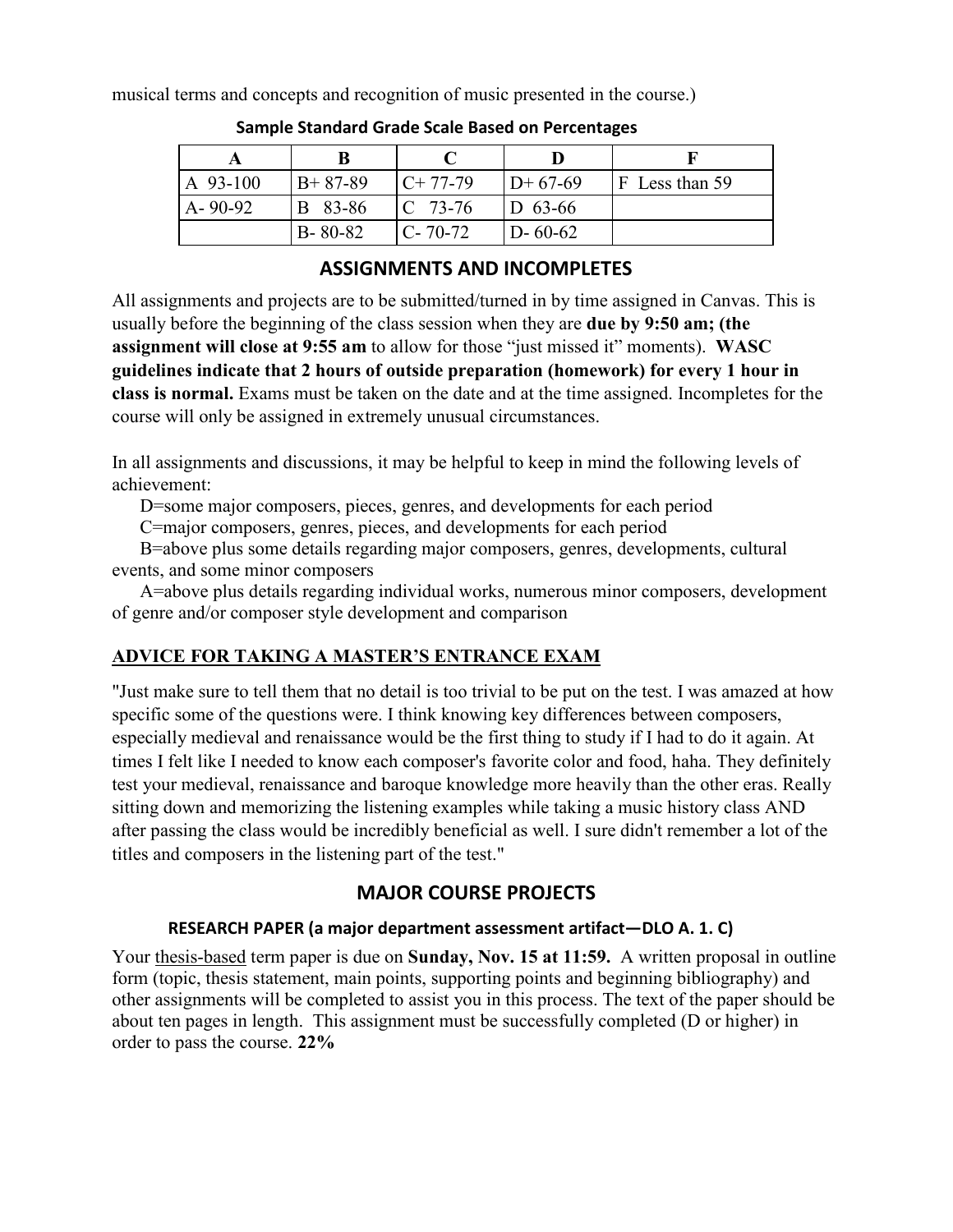#### **IN-CLASS PRESENTATION**

Each student will choose a piece from our listening list to present in class**.** An acceptable 7-10 minute presentation will include a PowerPoint with details regarding the historical, theoretical and/or formal significance of this piece answering questions like: "why is this piece significant?" "Which form does it represent?" "Which stylistic developments are present?" See Canvas assignment for more details.

#### **TIMELINE**

In groups of 3, create a 2-D timeline of important musical events throughout the Medieval and Renaissance periods highlighting the main ideas of our course: music, composers, theorists, and culture. Timelines will be displayed on last day for review purposes. **5%**

#### **CONCERT ATTENDANCE REPORT**

To acquaint you with the "historically informed" approach to performing music of this period, our class will "attend" an early music ensemble). See rubric for report guidelines. **5%**

### Bach Collegium San Diego [SD Early Music Society](http://www.sdems.org/)

**As this semester will begin online, you will be offered choices of several online concerts to "attend." I encourage you to get in the spirit: watch with friends, or, better yet, make a night out of it: 1) dress up, 2) enjoy a meal on Zoom "together," 3) then watch the whole concert complete with intermission refreshments, and 4) conclude with an after concert dessert and discussion of what you heard.**

## **PLNU ATTENDANCE AND PARTICIPATION POLICY**

Regular and punctual attendance at all **synchronous** class sessions is considered essential to optimum academic achievement (there may be a short class quiz). In some courses, a portion of the credit hour content will be delivered **asynchronously** and attendance will be determined by submitting the assignments by the posted due dates. If the student is absent for more than 10 percent of class sessions (virtual or face-to-face), the faculty member will issue a written warning of de-enrollment (3 classes in a 2-unit course). If the absences exceed 20 percent (six classes), the student may be de-enrolled without notice until the university drop date or, after that date, receive the appropriate grade for their work and participation. See [Academic Policies](https://catalog.pointloma.edu/content.php?catoid=46&navoid=2650#Class_Attendance) in the Undergraduate Academic Catalog. If absences exceed these limits but are due to university excused health issues, an exception will be granted.

Please email the professor when absent. Good communication protects relationships. While there are no points awarded or deducted for attendance, absences can affect your grade in two ways: 1) according to school policy, any student with over 3 weeks of absences (6 classes in this course) can be summarily deregistered from the class (which could have financial and graduation repercussions for the student).

2) in any situation where grace is requested (late assignments, make-up work, and final grade assignment) attendance will be taken into consideration. Requests from students with greater than a 90% attendance rate may be treated more favorably.

#### **Asynchronous Attendance/Participation Definition**

A day of attendance in asynchronous content is determined as contributing a substantive note, assignment, discussion, or submission by the posted due date. Failure to meet these standards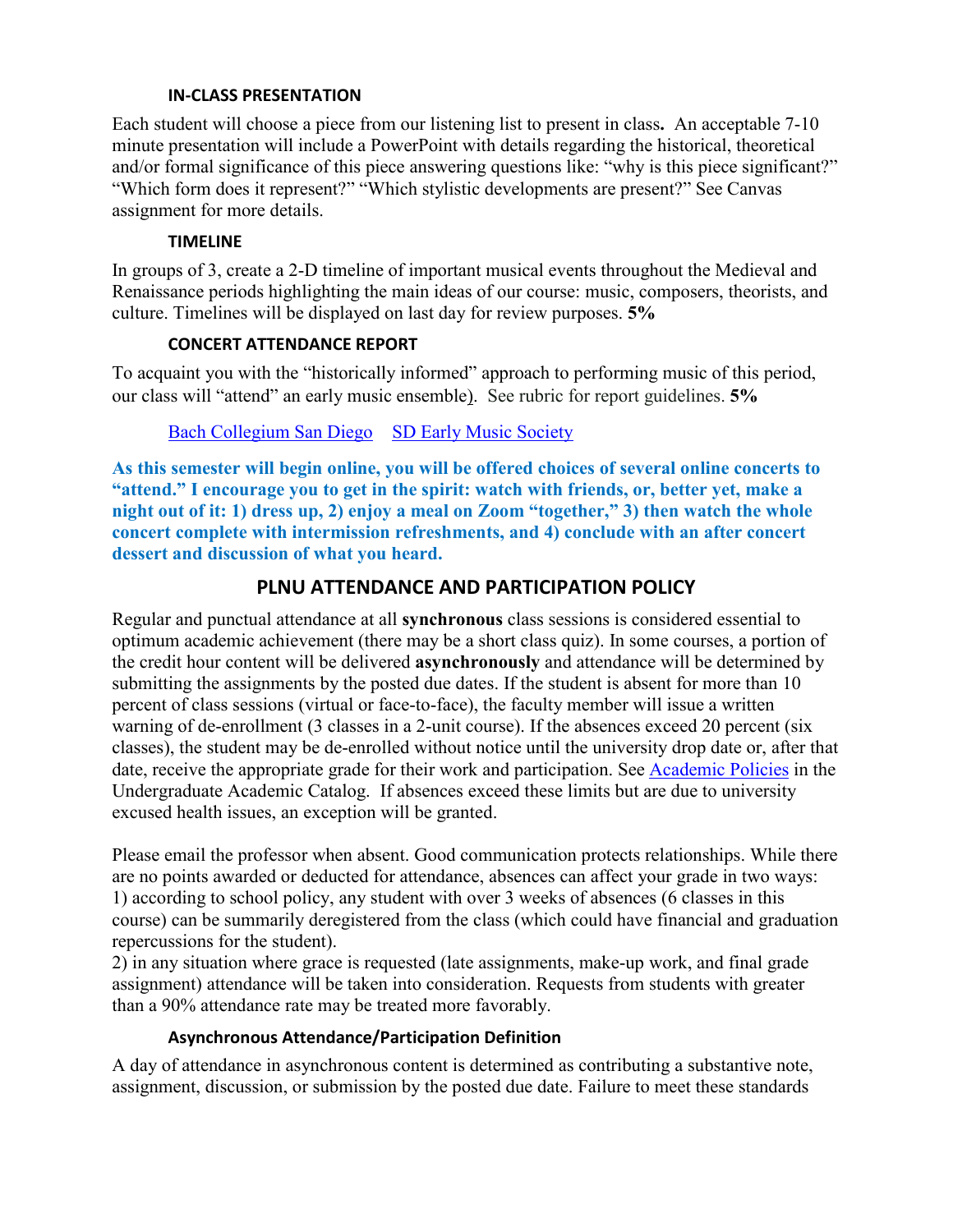will result in an absence for that day. Instructors will determine how many asynchronous attendance days are required each week.

### **RESOURCES**

#### **MUSIC HISTORY STUDY HELPS:**

- How to Get the Most Out of Studying, Dr. Stephen Chew
	- o Video 1: Beliefs That Make You Fail...Or Succeed
	- o Video 2: What Students Should Understand About How People Learn
	- o Video 3: Cognitive Principals for Optimizing Learning
	- o Video 4: Putting the Principles for Optimizing Learning into Practice
	- o Video 5: I Blew the Exam: Now What?

(These videos help students transition to college-level studying. He says "If students use ineffective or inefficient ways of studying, they can study long and hard and still fail. But if they use effective strategies, they will get the most learning out of their study time and be more likely to succeed." Each video lasts 7-9 minutes.)

- PLNU Ryan Library: Robin Lang—music department resource librarian
- Academic Support Center—Tutorial Center (study help, term paper assistance)
- The Study Cycle: Saundra McGuire. Canvas Resources module
- SQ3R: (strategy for studying a textbook). Canvas Resources module
- Make It Stick: Peter Brown.

#### **BIBLIOGRAPHY**

Abraham, Gerald. *A Hundred Years of Music*. Chicago: Aldine Pub. Co., 1964. Print. Abraham, Gerald. *New Oxford History of Music*. London: Oxford UP. (10 volumes cover the history of music). Print. 780.9 N532

Ahrens, Christian/trans. Steven Plank. *Valved Brass: the History of an Invention.* Hillsdale, NY: Pendragon Press, 2008. Print. 788.01A287v.

Allabrook, Wye Jamison, ed., *Source Readings in Music History*, rev. ed., Vol. 5: *The Late Eighteenth Century*. NY: Norton, 1998. Print.

Bartel, Dietrich. *Musica Poetica: Musical-Rhetorical Figures in German Baroque Music*. Lincoln: University of Nebraska Press, 1997. Print.

Blume, Friedrich. *Renaissance and Baroque Music*. NY: Norton, 1967. Print. 780.9031 B659r

Buelow, George J. *A History of Baroque Music*. Bloomington: Indiana University Press, 2004. Print.

Bukofzer, Manfred F. *Music in the Baroque Era: from Monteverdi to Bach.* NY: Norton, 1947. Print.

Brown, Howard Mayer and Sadie, Stanley, eds. *Performance Practice: Music after 1600*. NY: Norton, 1990. Print.

Burrows, Donald. *Handel and the English Chapel Royal.* Oxford: Oxford University Press, 2008. Print. 780.92 H236B

Cooper, Barry. *Beethoven.* Oxford, NY: Oxford University Press, 2008. Print. 780.92B415xC

Donington, Robert, *Baroque Music, Style and Performance: A Handbook*. NY: Norton, 1982. Print.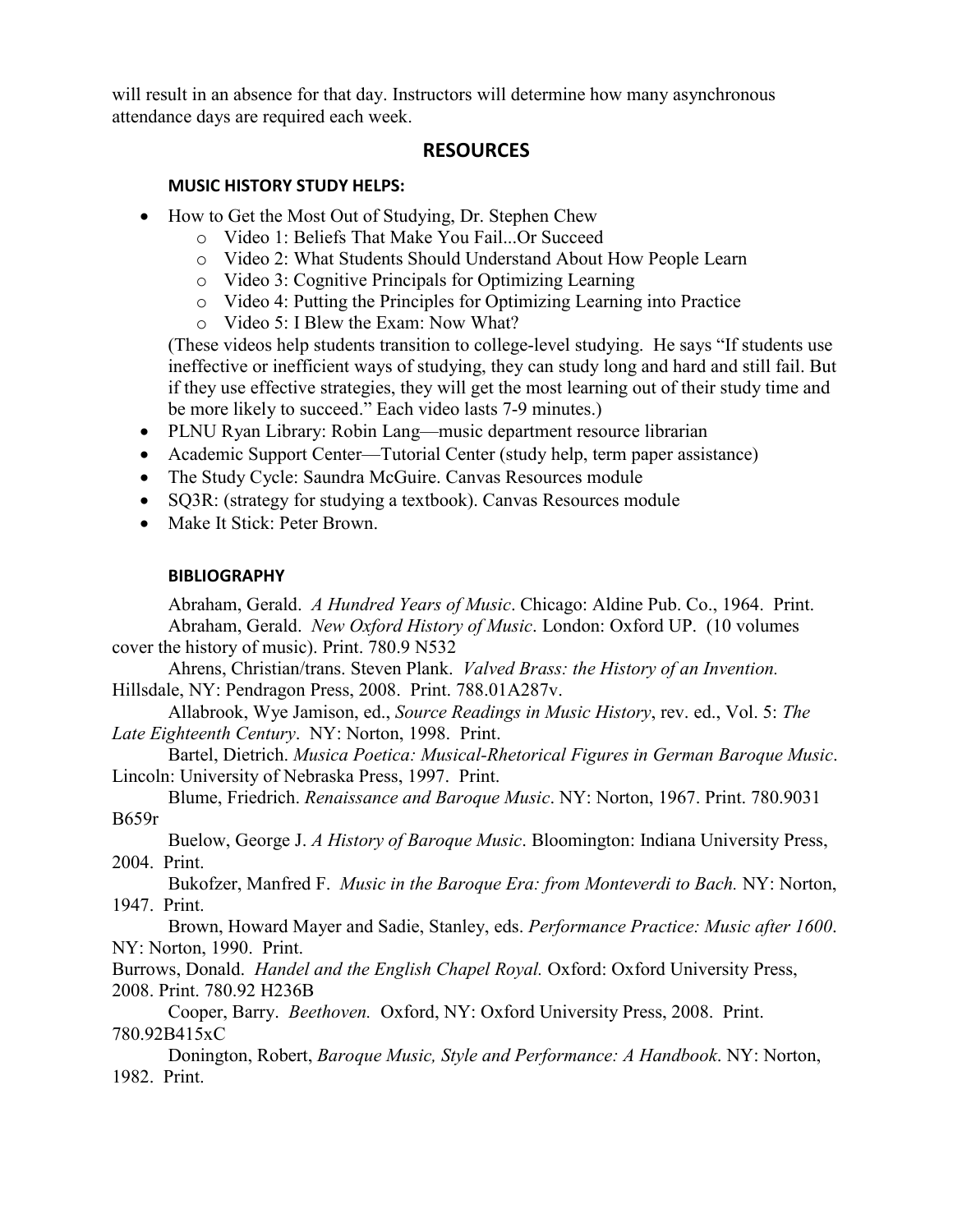Einstein, Alfred. *A Short History of Music*. NY: Knopf, 1947. Print. 780.9 E35s3 \_\_\_\_\_. *From Bach to Stravinsky*. NY: Norton, 1933. Print. 780.922 E94f

Erickson, Raymond, ed. *The Worlds of Johann Sebastian Bach*. New York: Amadeus Press, 2009. Print.

Gallegher, Sean and Kelly, Thomas Forrest, eds. *The Century of Bach and Mozart: Perspectives on Historiography, Composition, Theory, and Performance*. Cambridge, Mass: Harvard University Department of Music: Harvard University Press, 2008. Print. 780.9033C397G

Grave, Floyd K. *The String Quartets of Joseph Haydn.* NY: Oxford University Press, 2006. Print. 785.4H132s

Hunter, Mary Kathleen. *Mozart's Operas: a Companion*. New Haven, CT: Yale University Press, 2008. Print. 780.92M939Hun.

Hill, John Walter, *Baroque Music*. NY: Norton, 2005. Print.

Lang, Paul H. *Music in Western Civilization*. NY: Norton, 1941. Print. 780.9 L272m

\_\_\_\_\_ and Otto Bettman. *A Pictorial History of Music*. NY: Norton, 1960. Print. 780.9 L272p

Menuhin, Yehudi and Curtis W. Davis. *The Music of Men*. NY: Simon & Schuster, 1986. Print. 780.9 M549m

Moore, Douglas. *A Guide to Musical Styles*. NY: Norton, 1962. Print. 780 M821g Murata, Margaret, ed., *Source Readings in Music History*, rev. ed., Vol. 5: *The Baroque* 

*Era*. NY: Norton, 1998. Print.

Newman, William S. *The Sonata in the Baroque Era*. Chapel Hill: U of North Carolina Press, 1966. Print.

Palisca, Claude V. *Baroque Music.* Englewood Cliffs, NJ: Prentice Hall, 1981. Print. 780.9032 P163b2

Parrish, Carl. *Masterpieces of Music before 1750*. NY: Norton, 1951. Print. 780.82 P261m

\_\_\_\_\_. *A Treasury of Early Music*. NY: Norton, 1958. Print. 780.902 P261t

Pauly, Reinhard G. *Music in the Classic Period*. Englewood Cliffs, N.J. : Prentice Hall, 1988. Print.

Pendle, Karin, ed. *Women & Music*. Bloomington: Indiana UP, 1991. Print. 780.88 W872p

Rangel-Ribeiro, Victor. *Baroque Music: a Practical Guide for the Performer.* NY: Schirmer Books, 1981. Print.

Ratner, Leonard. *Classic Music: expression, form and style*. NY: Schirmer, 1985. Print. Rosen, Charles. *The Classical Style: Haydn, Mozart, Beethoven.* NY: Viking Press, 1971. Print.

Sachs, Curt. *Our Musical Heritage.* NY: Prentice-Hall, 1948. Print. 780.9 S121o

Sampsel, Laurie J. *Music Research: a Handbook*. Oxford; Oxford University Press, 2009. Print.

Stauffer, George B., ed. *The World of Baroque Music*. Bloomington: Indiana University Press, 2006 Print

Strunk, Oliver. *Source Readings in Music History*. NY: Norton, 1950. Print. 780.9 Tomlinson, Gary and Trietler, Leo, eds. *Strunk's Source Readings in Music History:* rev. ed., Vol. 3: *The Renaissance*. NY: Norton, 1997. Print.

Weiss, Peiro and Taruskin, Richard, ed. *Music in the Western World: A History in Documents*, 2nd ed. Belmont, CA: Thomson/Schirmer, 2008. Print.

Williams, Peter. *J. S. Bach: A Life in Music.* Cambridge: Cambridge University Press, 2007. Print.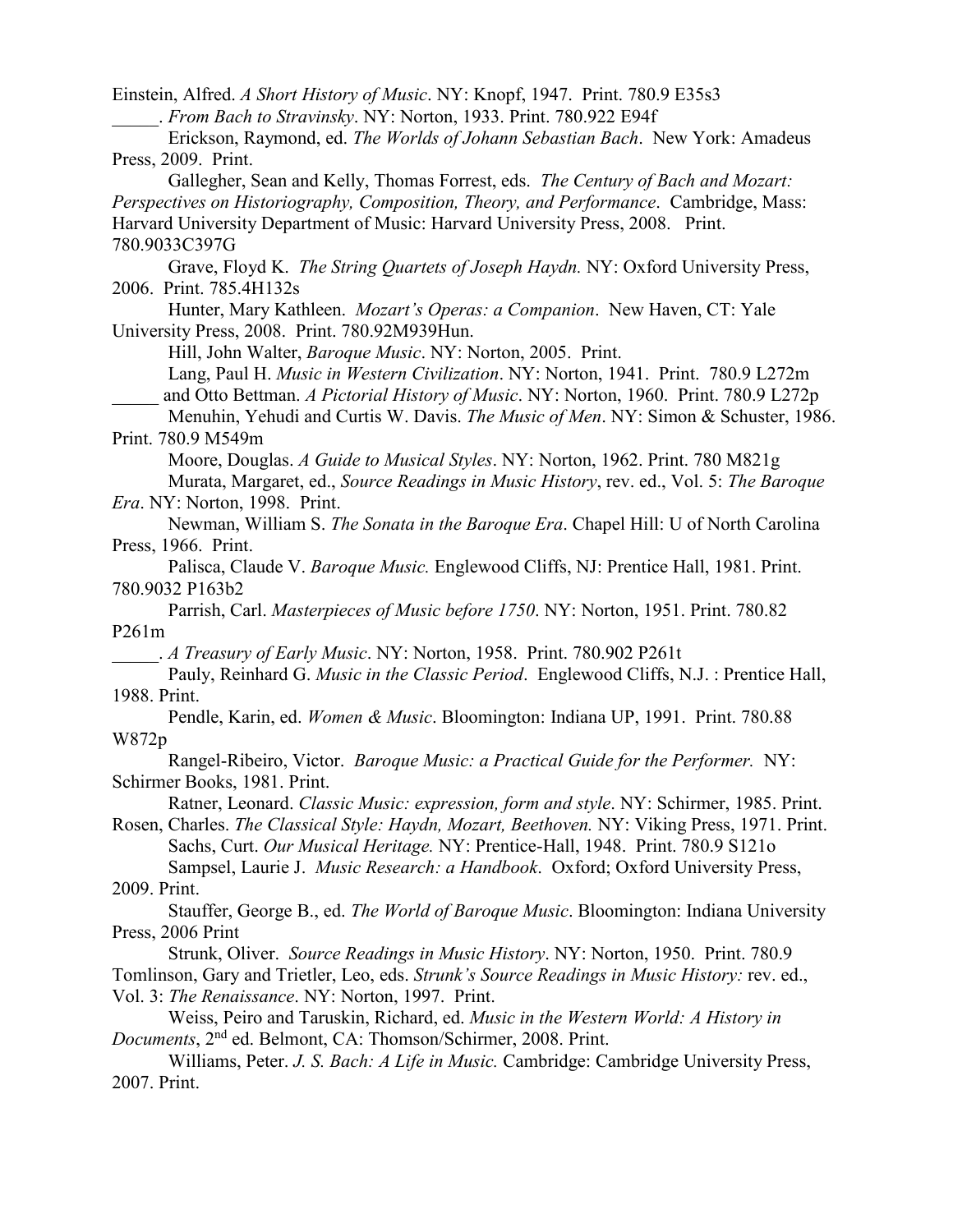Zohn, Steven David. *Music for Mixed Taste: Style, Genre, and Meaning in Telemann's Instrumental Works.* NY: Oxford University Press, 2008. Print 780.82T368z

# **MOVIES ABOUT COMPOSERS/MUSICIANS**

While not always factually accurate (it is Hollywood, after all), these movies can often give a wonderful sense of the life, cultural context, and especially the music of these composers in a way that brings to life these remarkable and talented individuals. (I trust our students can discern that, while each film is an artistic portrayal of music and the lives of musicians, not all scenes they contain reflect values espoused by the professor or university.)

- *Amadeus* (1984), Warner Bros. A fanciful retelling of the life of the most famous prodigy of them all, W A Mozart. Even if the premise of the plot is false, this winner of 8 Academy Awards beautifully and spectacularly captures the spirit and feel of the Classical era and its music.
- *Immortal Beloved* (1994), Columbia Pictures. The search for an anonymous "Immortal Beloved" tells some of the story of the personal challenges of the adult life of the most colossal figure in classical music, Ludwig von Beethoven.
- *Impromptu* (1991), Sovereign Pictures. A Hollywood version of the very real romantic relationship between the female writer George Sand and the master of the piano, Frederic Chopin.
- *Tous les matins du monde* (1991), Koch-Lorber Films. Perhaps the most achingly beautiful film about music I have ever seen, using the sound of the *viola da gamba* to explore different kinds of relationships, from romantic to professional to mentor. If this doesn't convince you Baroque music is about emotions, nothing will. Don't let the French subtitles scare you away (does include some explicit scenes).

**COURSE VOCABULARY:** While you may not see every one of these words on a test or quiz, these are some of the most important terms, concepts, and people to know for a well-rounded understanding of the information covered. These terms should help you survive a grad school entrance exam.

| <b>Chapter 13</b> | chromaticism      | intermedio          | sinfonia           |
|-------------------|-------------------|---------------------|--------------------|
| science           | counterpoint      | embellishment       | L'Orfeo            |
| politics          | rhythm            | melody              | strophic variation |
| economics         | idiomatic styles  | Florentine Camarata | Combattimento      |
| patronage         | ornamentation     | Galilei             | stile concitato    |
| new forms/genres  | embellishment     | monody              | L'incoronazione    |
| Baroque           | tonality          | Caccini             | arioso             |
| affections        | Monteverdi        | Le nouve musiche    | Caccini            |
| Baroque art       |                   | aria                | Rome               |
| first practice    | <b>Chapter 14</b> | solo madrigal       | sinfonia           |
| second practice   | opera             | Dafne               | castrati           |
| polarity          | libretto          | Peri                | Venice             |
| basso continuo    | Greek tragedy     | Cavalieri           | public opera       |
| concertato        | pastoral drama    | L'Euridice          | singers            |
| tuning            | madrigal comedy   | recitative          | opera abroad       |
| dissonance        | or cycle          | ritornello          | impresario         |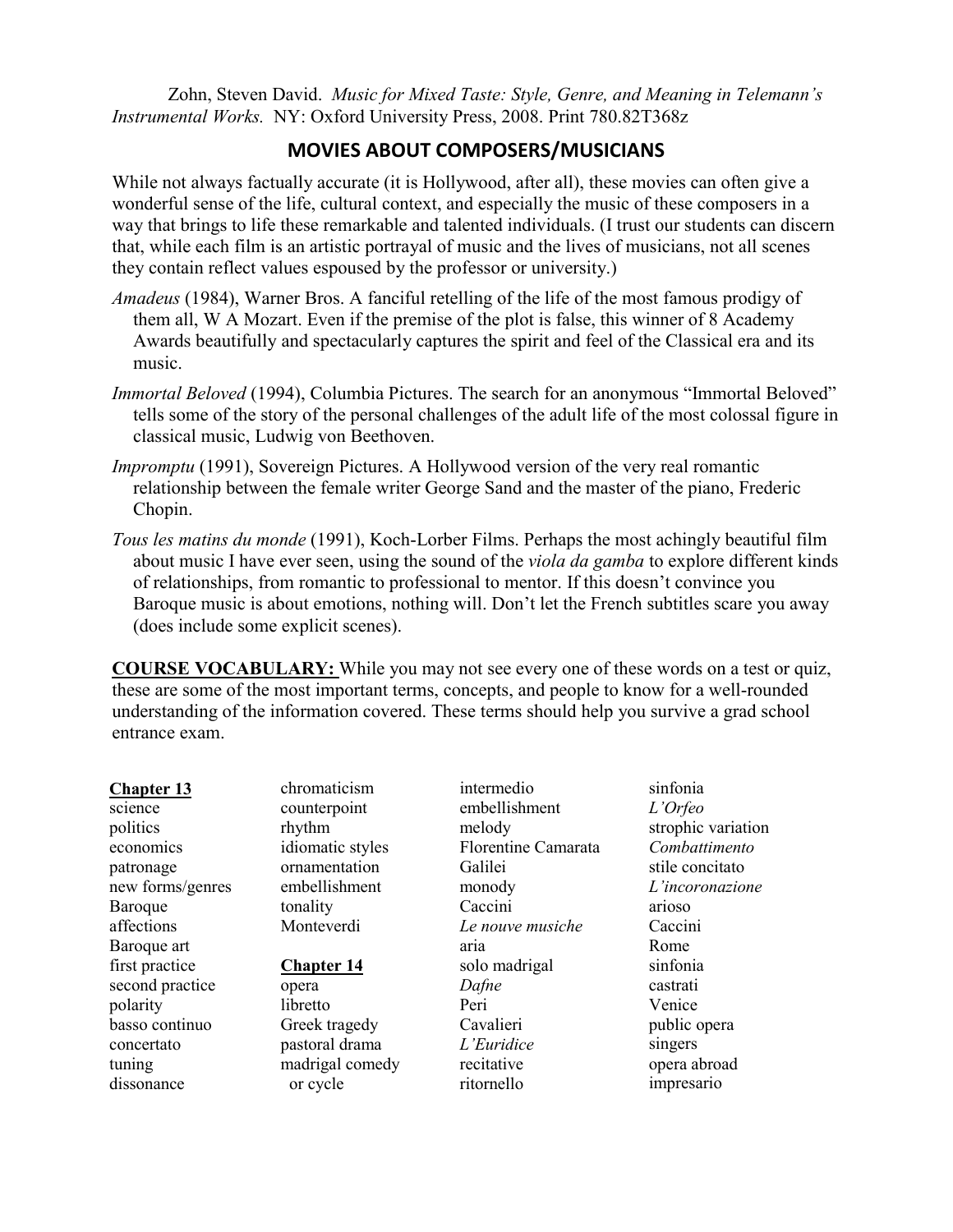prima donna/diva theater vs. drama

#### **Chapter 15**

styles chamber music concertato style concerted madrigal -Mont. basso ostinato tetrachord chacona mid -c. cantata Germany sacred concertos Barbara Strozzi stile antico stile moderno J. J. Fux Gradus... large sacred concerto cori spezzati Gabrieli small sacred concerto Viadana oratorio Carissimi Schütz *Kleine geistliche Konzerte* musical figures historia passion Jewish music instrumental types toccata fantasia prelude ricercare cappricio fugue canzona sonata organ verse chorale prelude partita chorale variations passacaglia dances/suite

**Chapter 16** French monarchy court ballet dance as control Fr. court music orchestra Lully tragedie lyrique divertissements Fr. overture récitative simple recitative mesuré notes inégales overdotting agréments tonality Charpentier petit motet grand motet

de Lalande Fr. oratorio Fr. organ clavecin de la Guerre Couperin style brisé binary form dance suite forms German suites English masque Puritan music Purcell dramatic opera odes verse anthems viol consort folk dances public concert zarzuela Velasco romance

#### **Chapter 17**

villancico

Legrenzi A. Scarlatti aria da capo cantata ritornello dim. seventh

serenata church music oratorios sonata da camera sonata da chiesa trio sonata solo sonata Stradivarius Guarneri Corelli church sonatas ornamentation tonality forward motion orchestral concerto concerto grosso solo concerto tutti ripieno Torelli German music Stadtpfiefer collegium musicum cosmopolitan German opera Missa salisburgensis **Orthodox Pietists** chorale sacred concerto Buxtehude organ music Pachelbel toccatas preludes fugue exposition answer episodes organ chorales chorale variations chorale fantasia chorale preludes harpsichord suite orchestral suite Muffat solo sonata scordatura synthesis

#### **Chapter 18**

middle class music conservatories castrati Neapolitan opera comic opera serious opera Roman music Venetian music Vivaldi oespedale concerto standard orchestra ritornello form episodes slow movement programmatic sinfonia Concert Spirituel Couperin harpsichord suite Fr. chamber music Fr./It. synthesis Rameau Traité de l'harmonie fundamental bass chords dissonance consonance functional tonality modulation Lully vs. Rameau **Chapter 19** musical life

German synthesis Telemann J.S. Bach education/career BWV music copying organ music harpsichord music quodlibet instrumental music cantatas sacred music Händel education/career operas recitative secco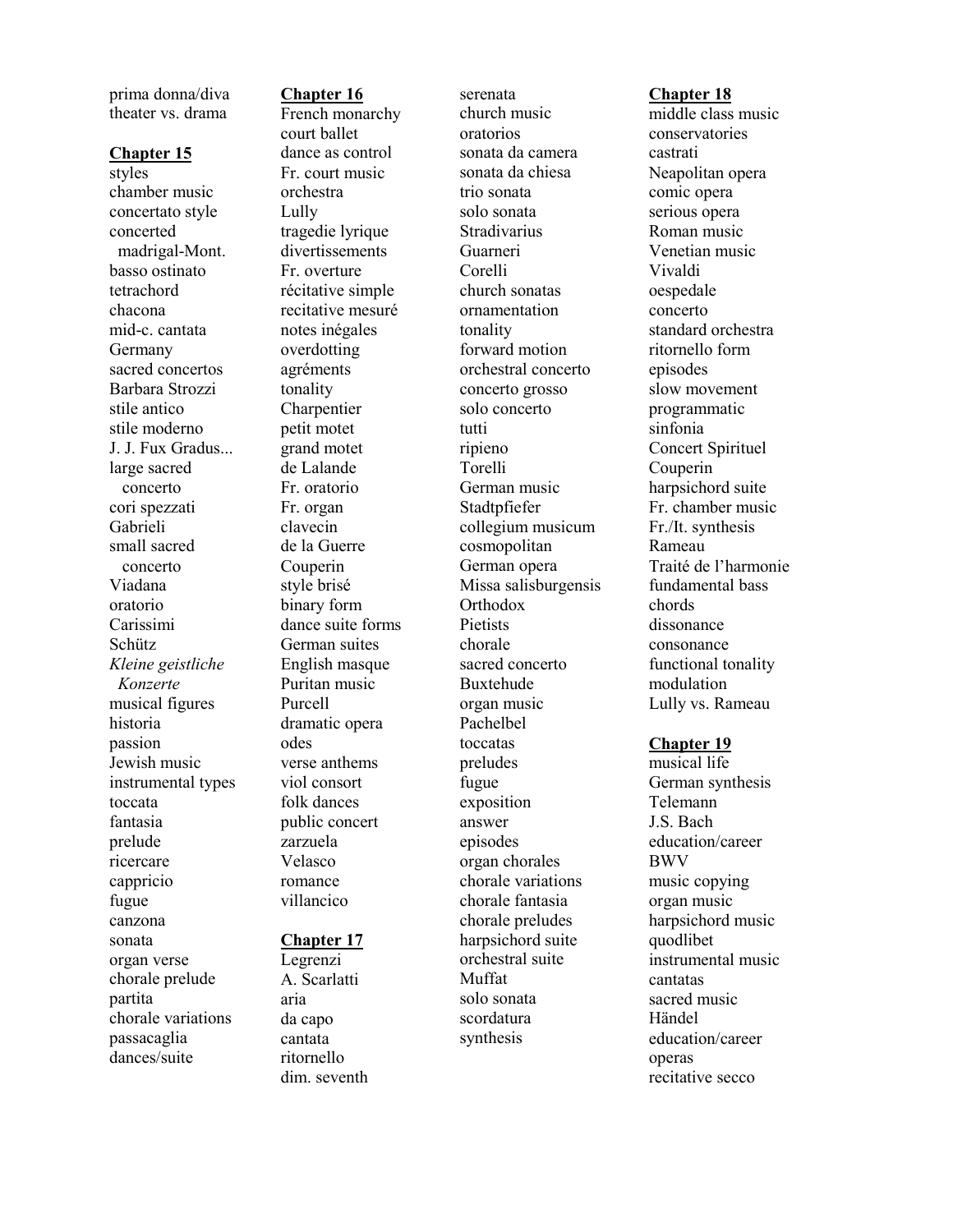recitative accompagnato coloratura national influences waning of opera oratorio chorus musical rhetoric *Messiah* libretto borrowings instrumental works posterity

#### **Chapter 20**

international style Enlightenment Humanitarianism galant empfindsam classic periodicity oration/rhetoric Koch harmonic function harmonic motion Alberti bass form and function emotional contrast

#### **Chapter 21**

opera buffa intermezzo Pergolesi opera seria Metastasio Da capo aria Dal segno aria Hasse Lombardic rhythms War of Buffoons Rousseau opera comique ballad opera The Beggar's Opera Singspiel opera reform C. W. Gluck pleasure gardens national song Lied Reichardt Goethe church music Bay Psalm Book William Billings fuging tunes Moravians

#### **Chapter 22**

pianoforte string quartet instruments sonata sonata form other forms D. Scarlatti C. P. E. Bach Essay…Keyboard symphony B. Sammartini Mannheim J. Stamitz symphonie concertante concerto J. C. Bach entertainment music

#### **Chapter 23**

Haydn biography Charles Burney style wit function symphonies sonata-rondo Sturm und drang Paris, London string quartet

scherzo keyboard vocal music Mozart biography Colloredo von Köchel Leopold Nannerl Tours important teachers career keyboard works topics chamber music concertos symphonies opera Da Ponte singspiel Freemasonry church music

classic